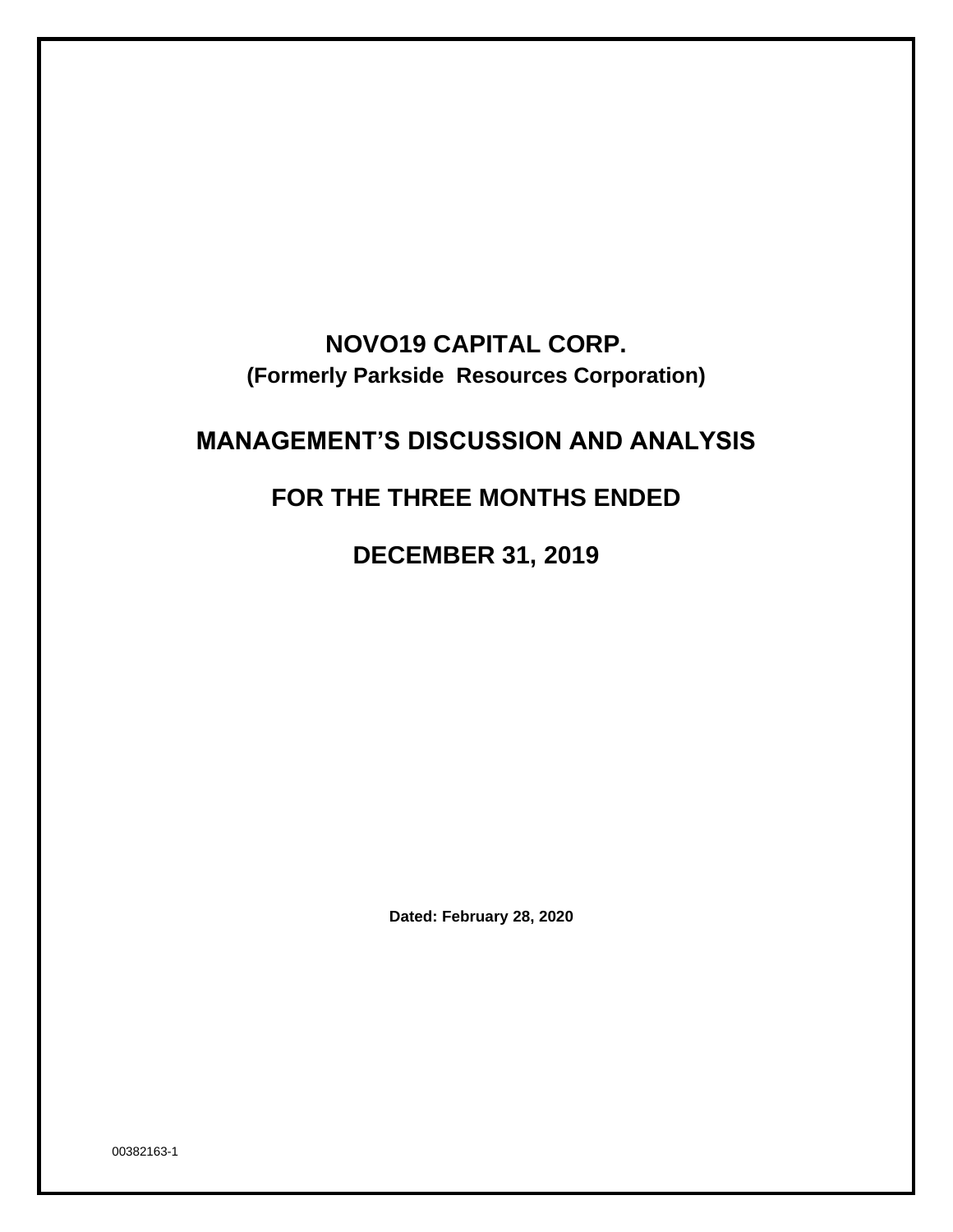## **Introduction**

The following management's discussion and analysis ("MD&A") of the financial condition and results of the operations of Novo19 Capital Corp. (formerly Parkside Resources Corporation) ("Novo19 " or the "Company") constitutes management's review of the factors that affected the Company's financial and operating performance for the three months ended December 31, 2019 and 2018. This MD&A was written to comply with the requirements of National Instrument 51-102 – Continuous Disclosure Obligations. This discussion should be read in conjunction with the audited annual financial statements of the Company for the year ended September 30, 2019, together with the notes thereto. Results are reported in Canadian dollars, unless otherwise noted. The Company's financial statements and the financial information contained in this MD&A are prepared in accordance with International Financial Reporting Standards ("IFRS") as issued by the International Accounting Standards Board ("IASB") and interpretations of the IFRS Interpretations Committee ("IFRIC").

For the purposes of preparing this MD&A, management, in conjunction with the Board of Directors, considers the materiality of information. Information is considered material if: (i) such information results in, or would reasonably be expected to result in, a significant change in the market price or value of Novo19 common shares; (ii) there is a substantial likelihood that a reasonable investor would consider it important in making an investment decision; or (iii) it would significantly alter the total mix of information available to investors. Management, in conjunction with the Board of Directors, evaluates materiality with reference to all relevant circumstances, including potential market sensitivity.

The December 31, 2019 interim condensed financial statements and management discussion & analysis were approved by the Audit Committee and Board of Directors on February 28, 2020.

Further information about the Company and its operations can be obtained from the offices of the Company or from **[www.sedar.com](http://www.sedar.com/)**.

## **Description of Business**

## **General**

The Company was incorporated on November 21, 2005 by Certificate of Incorporation and Notice of Articles pursuant to the provisions of the Business Corporations Act of the Province of British Columbia.

The registered and records office of the Company is located at 77 King Street West, TD Tower, Suite 700, Toronto, Ontario, M5K 1G8.

The Company has no subsidiaries or affiliates.

In the year ahead management will continue its search for an attractive acquisition target or merger in order to fulfill the goal of re-listing the company's shares on an appropriate exchange. While all sectors or industries are under consideration management has been looking at opportunities in the areas of e-sports, healthcare, technology and mining.

## **History**

In March 2011 the Company entered into an option agreement to acquire a 60% interest in the Forester Lake Gold Property from Benton Resources Corp. ("BTC") based on making the following:

a) cash payments to BTC totaling \$50,000: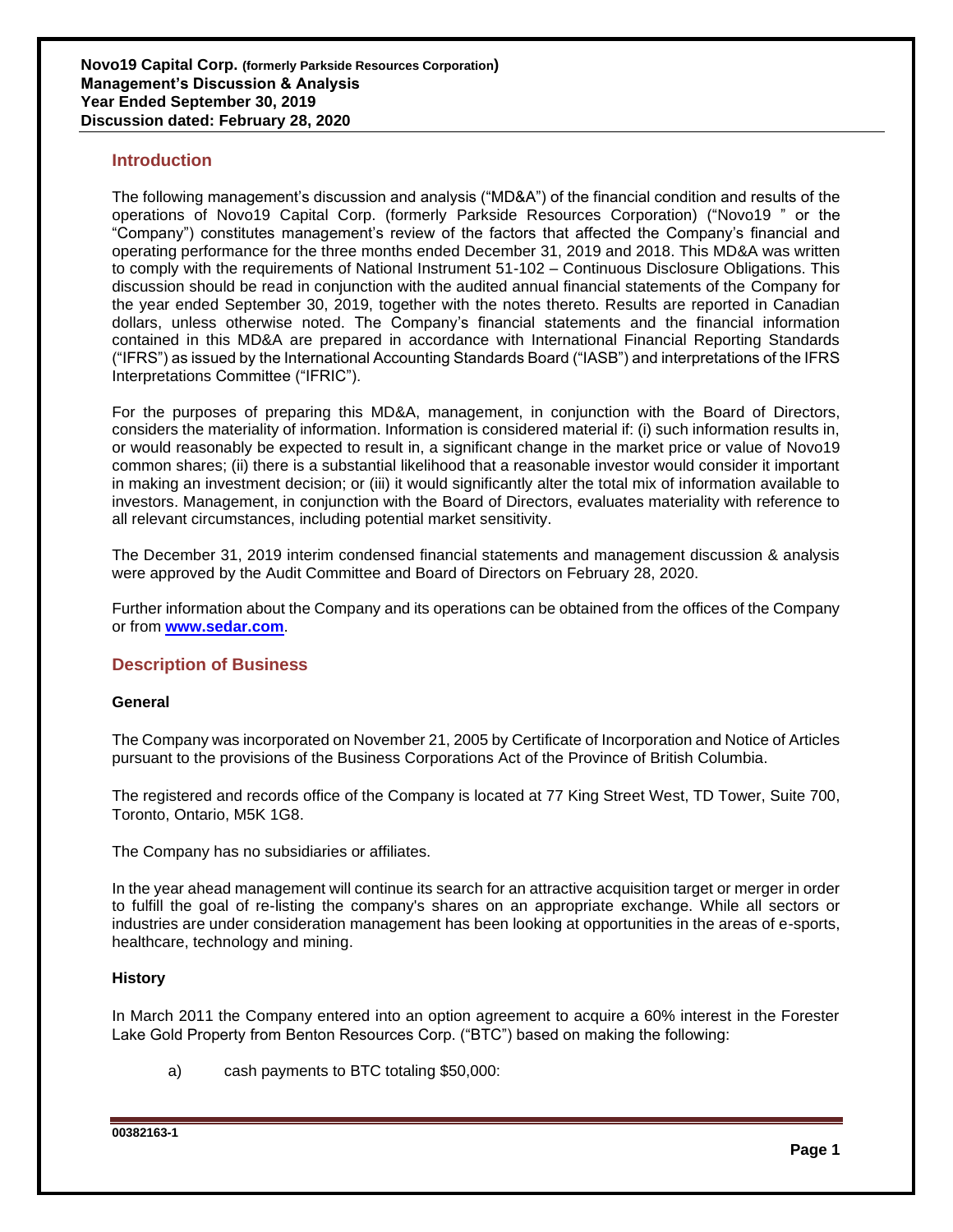- i) \$15,000 on closing of the option agreement (paid March 2011);
- ii) \$15,000 on the first anniversary of the option agreement (paid March 2012), and;
- iii) \$20,000 on the second anniversary of the option agreement (paid June 2013).
- b) expending a minimum of \$300,000 in exploration expenditures on the property over three (3) years, with a minimum of \$100,000 in each twelve (12) month period following the option agreement.
- c) issuing a total of 1,000,000 common shares to BTC (issued in April 2011).

On June 20, 2013 the Company provided notice to BTC that it has fulfilled its obligations regarding the Forester Lake Gold Property and exercised the initial option to acquire an initial 60% interest in the property under the option and joint venture agreement dated March 7, 2011.

The Forester Lake Gold Property is located approximately 100km north of Pickle Lake, Ontario and roughly 35km southeast of Goldcorp's Musselwhite Gold Mine. It is positioned at the southeast extent of the North Caribou Greenstone Belt. According to BTC's website, this ground was acquired due to its location and geophysical similarities to the Musselwhite Gold mine. In addition, historic drilling intersected gold mineralization grading up to 16.2 g/t over 0.5m, 12.3 g/t over 1.5m and 13 g/t over 0.9m. In 2013 the Company completed a nine hole 1,200 metre drill program. All nine holes intersected anomalous gold mineralization with the most significant intervals being 4.49 grams per tonne (gpt) of Au (gpt Au) over 5.07 metres, including 7.67 gpt Au over 2.85 metres, and 24.93 gpt Au over 0.60 metres in Hole #8 (FOR-13-8) in "Area 1" of the drill program. The results received for this drill program on the Forester Lake Gold Property revealed the highest grade interval being 24.93 gpt Au over 0.60 metres and the widest interval being 5.07 metres grading 4.49 gpt Au. The value of the Property was subsequently written down to its nominal carrying value of \$1, a decision made by management at the time based on the requirement for additional capital to advance the property, and the Company`s inability at that time to raise any such capital.

# **Overall Performance**

## **Corporate Events undertaken during the fiscal quarter ended December 31, 2019**

During the period the Company completed the audited financial statements for the fiscal year ended September 30, 2019.

#### **Corporate Events undertaken during the fiscal quarter ended December 31, 2018**

During the period the Company completed the audited financial statements for the fiscal years ended September 30, 2015, 2016, 2017 and 2018. In addition the corporate tax returns for these years were completed and filed.

#### **OVERALL PERFORMANCE**

During the three month period ended December 31, 2019 the Company incurred a loss of \$5,524 (2018 - \$3,500) and loss per share of \$0.00 (2018 - \$0.00)

The Company did not earn any revenue during the period.

Total assets as of December 31, 2019 is \$13,953 compared to \$3,687 as at December 31, 2018. This increase is mostly due to increase in HST refunds receivable \$11,146 (2018 - \$3,686) and cash \$2,806 (2018 - \$nil).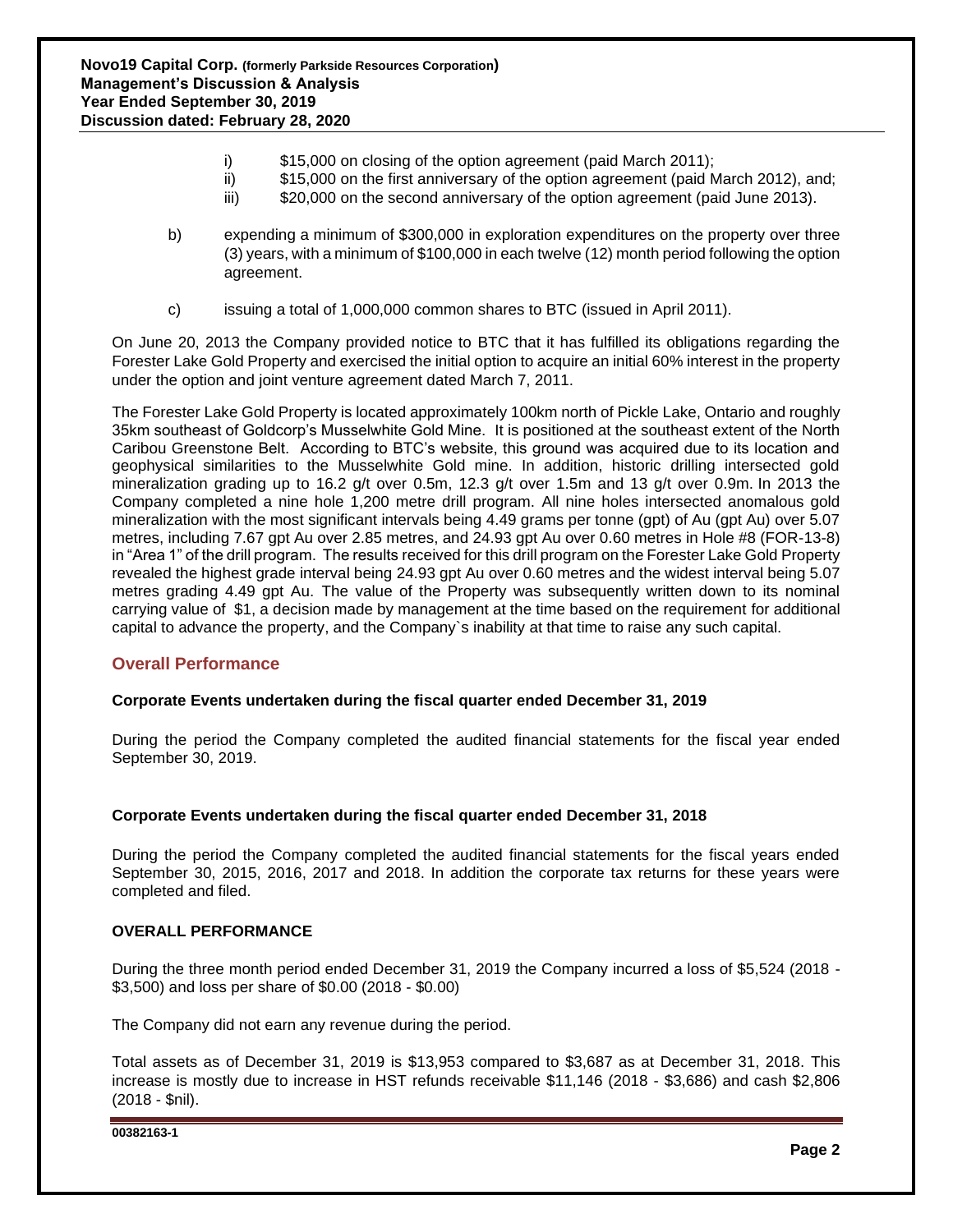Liabilities totaled \$70,155 down from \$465,258 from December 31, 2018. This decrease was mostly due to the issuance of 86,160,600 common shares at price of \$0.005 per share for debt settlement totaling \$430,803 consisting of \$15,255 in promissory notes and \$415,548 in accounts payable in March 2019.

Shareholders' deficiency as of December 31, 2019 was \$56,202 down from \$461,571. This decrease is again mostly attributable to the share issuance for debt settlement mentioned above.

Cash flow used by operating activities during the three month period ended December 31, 2019 was \$3,437 (2018 – \$nil).

### **Summary of Quarterly Results: (Canadian \$)**

| For<br>the<br>quarter<br>ended                                                 | <b>Dec</b><br>31,<br>2019 | Sept.<br>30,<br>2019 | June.3<br>0, 2019    | Mar.31,<br>2019 | Dec.31<br>, 2018 | Sept.<br>30,<br>2018 | June<br>30,<br>2018 | Mar.<br>31,<br>2018 |
|--------------------------------------------------------------------------------|---------------------------|----------------------|----------------------|-----------------|------------------|----------------------|---------------------|---------------------|
| Revenue                                                                        | \$<br>۰                   | \$<br>Ξ.             | \$<br>$\blacksquare$ | \$<br>۰         | \$<br>٠          | \$<br>۰              | \$                  | \$                  |
| <b>Net</b><br>income<br>(loss)<br>and<br>comprehensi<br>income<br>ve<br>(loss) | (6,024)                   | (13, 309)            | (61,070)             | (5,031)         | (3,500)          | 116,869              | (1,500)             | (1,500)             |
| <b>Net</b><br>income<br>(loss)<br>per<br>share $-$ basic<br>and diluted        | (0.00)                    | (0.001)              | (0.001)              | (0.00)          | (0.00)           | 0.004                | (0.00)              | (0.00)              |
| <b>Total Assets</b>                                                            | 13,953                    | 17,001               | 18,189               | 39,387          | 3,687            | 3,687                |                     |                     |

**Note: The Company did not file quarterly financial statements for the year ended 2018 as it was inactive.**

# **Discussion of Operations**

## **Results of Operations for the Three Months Ended Deceember 31, 2019 Compared to the Three Months Ended December 31, 2018.**

## **Net Loss**

The Company had net loss of \$6,024 for the quarter ended December 31, 2019 (2018: Loss of \$3,500). The significant expense amounts were: Office and General expenses of \$250 (2018: \$1,500); Professional Fees of \$ 2,975 (2018: \$2,000), and Shareholder services of \$2,799 (2018: \$nil).

The Company did not earn any revenues during the year.

# **Liquidity and Capital Resources**

The activities of the Company, principally the acquisition and exploration of properties prospective for minerals, are financed through the completion of equity transactions such as equity offerings and the exercise of stock options and warrants. There is no assurance that future equity capital will be available to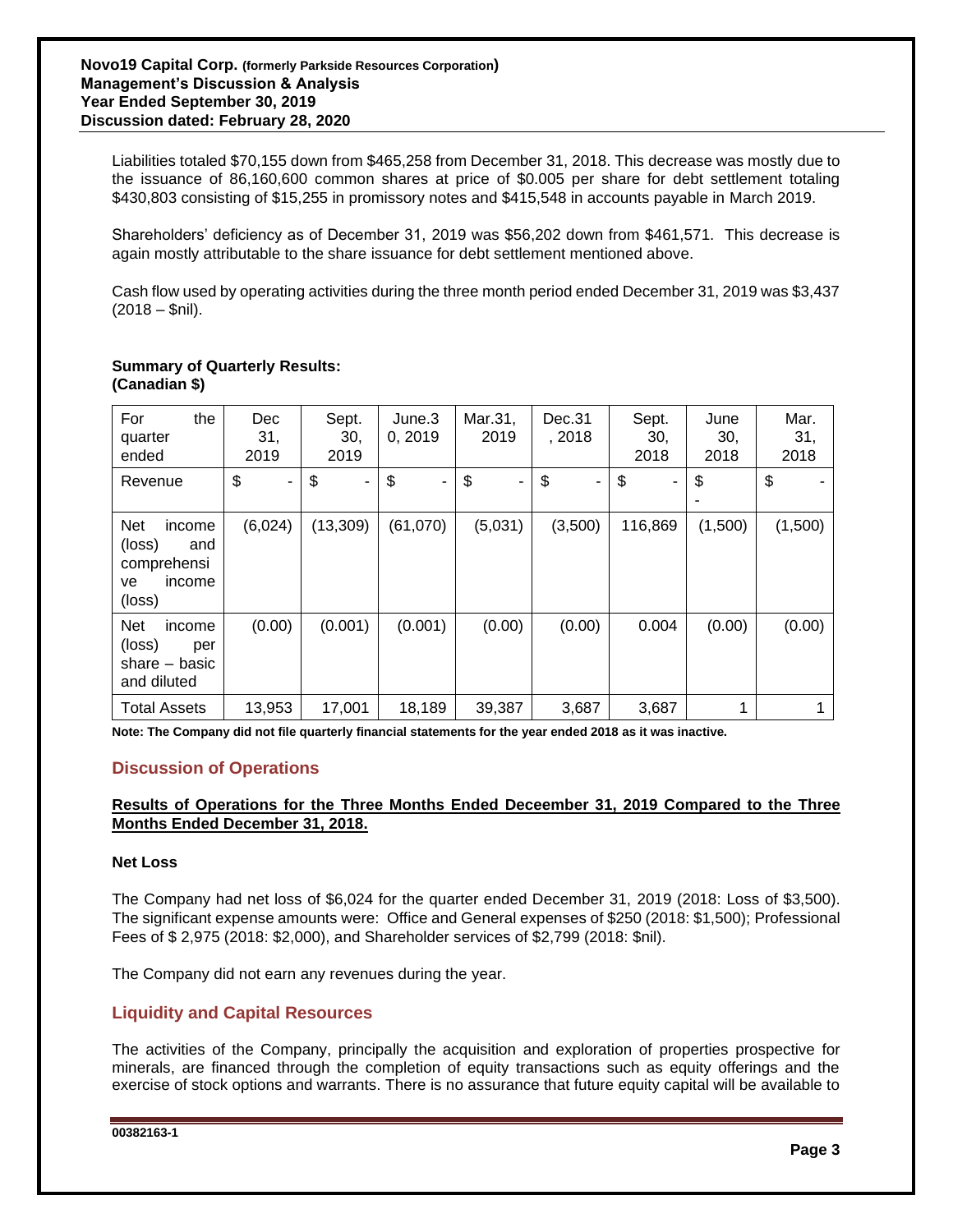the Company in the amounts or at the times desired by the Company or on terms that are acceptable to it, if at all. See "Risk Factors" below.

The Company has no operating revenues and therefore must utilize its current cash reserves, funds obtained from the exercise of warrants and stock options and other financing transactions to maintain its capacity to meet ongoing operating activities. As of December 31, 2019, the Company had 12,905,335 post consolidation common shares issued and outstanding, no warrants or stock options outstanding. During the previous fiscal year ended September 30, 2019 the Company had a stock consolidation on the basis on 1 post-consolidation common share for every 10 pre-consolidation common shares outstanding.

At December 31, 2019, the Company had cash of \$2,806 (2018 - \$nil), and HST receivable of \$11,146 (2018: \$3,686). Amounts payable and other liabilities decreased to \$70,155 at December 31, 2019, compared to \$465,258 at December 31, 2018. The Company's cash as of December 31, 2019, is not sufficient to pay these liabilities.

Total assets as of December 31, 2019 were \$13,953, up from \$3,687 as of December 31, 2018, reflecting an increase in the amount of cash and HST receivable.

Liabilities as of December 31, 2019 were \$70,155 down from \$465,258 from December 31, 2018, reflecting settlement of debt through issuance of common shares in the previous fiscal year ended September 30, 2019.

Shareholders' deficiency as of December 31, 2019 was \$56,202, down from \$461,571 from December 31, 2018 representing the issuance of shares for debt.

Cash flow used in operating activities during the period ended December 31, 2019 was \$3,437 (2018-\$nil) Cash flow used in investing activities was \$Nil (2018: -\$Nil). Cash flow from financing activities was \$nil (2018: \$nil).

The Company's liquidity risk from financial instruments is minimal as excess cash is held in current bank accounts.

The Company has no source of revenue and does not have sufficient cash resources to meet its administrative overhead or maintain its mineral investments. In order to meet future expenditures and cover administrative and exploration costs beyond that point, the Company will need to raise additional financing. There can be no assurance that adequate funding will be available in the future, or under terms favourable to the Company. See "Risk Factors" below.

## **Mineral Exploration Properties**

The Company's exploration activities are at an early stage, and it has not yet been determined whether its properties contain an economic mineral reserve. There are no known deposits of minerals on the Company's mineral exploration property and any activities of the Company thereon will constitute exploratory searches for minerals. See "Risk Factors" below.

## **Forester Lake Gold Property**

All exploration activities on the Forester Lake gold property have been postponed due to adverse market conditions and the financial position of the Company. Future exploration activity will be dependent upon successfully raising exploration and working capital on an ongoing basis.

# **Environmental Liabilities**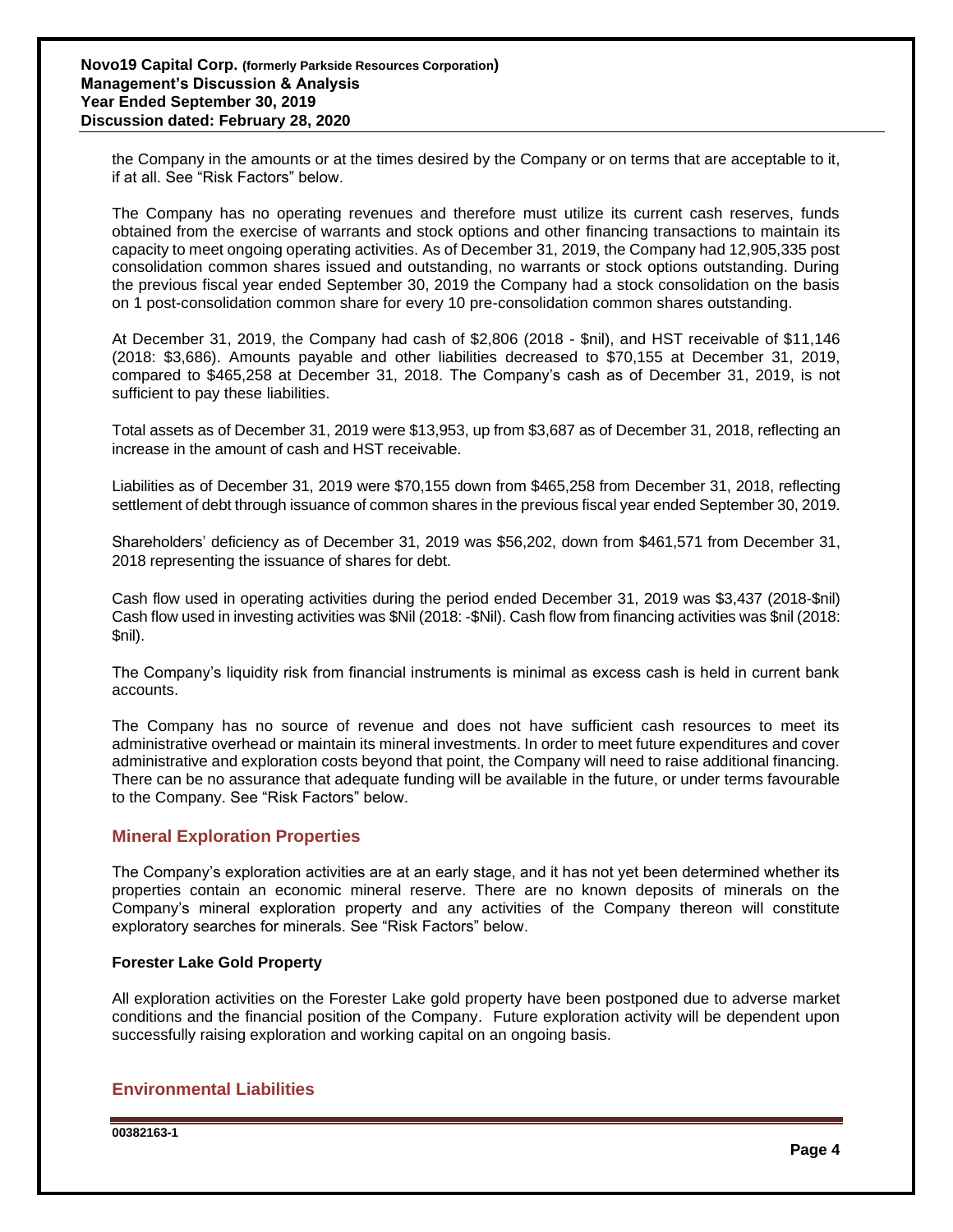The Company is not aware of any environmental liabilities or obligations associated with its mining interests. The Company is conducting its operations in a manner that is consistent with governing environmental legislation in all material respects.

# **Off-Balance-Sheet Arrangements**

As of the date of this filing, the Company does not have any off-balance-sheet arrangements that have, or are reasonably likely to have, a current or future effect on the financial performance or financial condition of the Company, including, and without limitation, such considerations as liquidity and capital resources.

## **Proposed Transactions**

The Company has no proposed transactions of a material nature being considered by the Company.

## **Disclosure of Internal Controls**

Management has established processes to provide them with sufficient knowledge to support representations that they have exercised reasonable diligence to ensure that (i) the audited financial statements do not contain any untrue statement of material fact or omit to state a material fact required to be stated or that is necessary to make a statement not misleading in light of the circumstances under which it is made, as of the date of and for the periods presented by the audited financial statements; and (ii) the audited financial statements fairly present in all material respects the financial condition, financial performance and cash flows of the Company, as of the date of and for the periods presented.

In contrast to the certificate required for non-venture issuers under National Instrument 52-109 Certification of Disclosure in Issuers' Annual and Interim Filings ("NI 52-109"), the Venture Issuer Basic Certificate filed by the Company does not include representations relating to the establishment and maintenance of disclosure controls and procedures ("DC&P") and internal control over financial reporting ("ICFR"), as defined in NI 52-109. In particular, the certifying officers filing such certificate are not making any representations relating to the establishment and maintenance of:

i) controls and other procedures designed to provide reasonable assurance that information required to be disclosed by the issuer in its annual filings, interim filings or other reports filed or submitted under securities legislation is recorded, processed, summarized and reported within the time periods specified in securities legislation; and

ii) a process to provide reasonable assurance regarding the reliability of financial reporting and the preparation of financial statements for external purposes in accordance with the issuer's generally accepted accounting principles (IFRS).

The Company's certifying officers are responsible for ensuring that processes are in place to provide them with sufficient knowledge to support the representations they are making in such certificate. Investors should be aware that inherent limitations on the ability of certifying officers of a venture issuer to design and implement on a cost effective basis DC&P and ICFR as defined in NI 52-109 may result in additional risks to the quality, reliability, transparency and timeliness of interim and annual filings and other reports provided under securities legislation.

## **Management of Capital**

The Company manages its capital with the following objectives: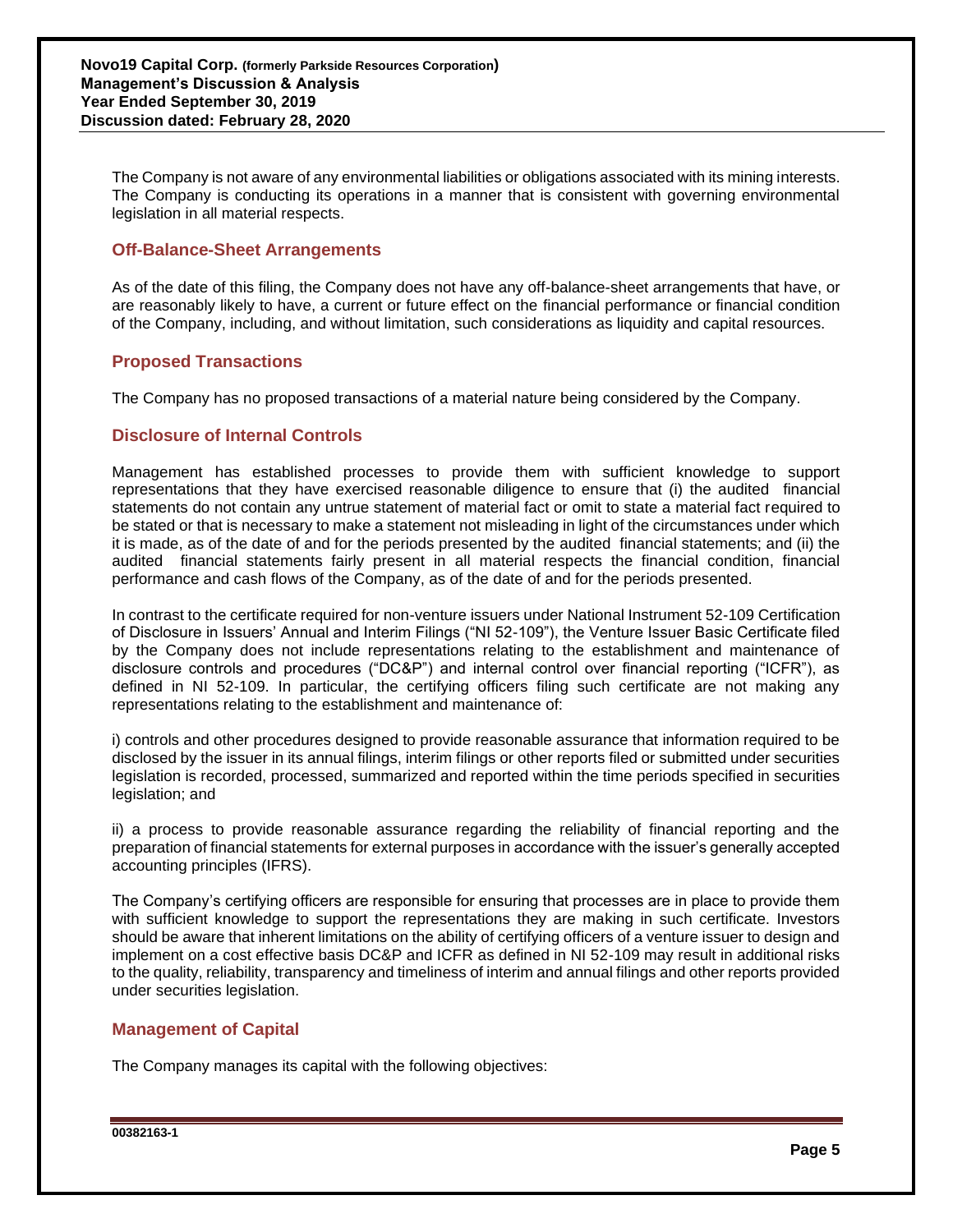- to ensure sufficient financial flexibility to achieve the ongoing business objectives including funding of future growth opportunities, and pursuit of accretive acquisitions; and
- to maximize shareholder return.

The Company monitors its capital structure and makes adjustments according to market conditions in an effort to meet its objectives given the current outlook of the business and industry in general. The Company may manage its capital structure by issuing new shares, repurchasing outstanding shares, adjusting capital spending, or disposing of assets. The capital structure is reviewed by management and the Board of Directors on an ongoing basis.

The Company considers its capital to be equity, comprising share capital, warrants, other reserves and deficit, which at December 31, 2019, totaled (\$56,202) (December 31, 2018 – (\$461,571)).

The Company manages capital through its financial and operational forecasting processes. The Company reviews its working capital and forecasts its future cash flows based on operating expenditures, and other investing and financing activities. The forecast is updated based on activities related to its mineral properties. Selected information is provided to the Board of Directors. The Company's capital management objectives, policies and processes have remained unchanged during the period ended December 31, 2019. The Company is not subject to any external capital requirements.

# **New accounting policy adopted**

IFRS 9, Financial Instruments ("IFRS 9"): IFRS 9 was issued by the IASB in October 2010 and will replace IAS 39, Financial Instruments: Recognition and Measurement ("IAS 39"). IFRS 9 uses a single approach to determine whether a financial asset is measured at amortized cost or fair value, replacing the multiple rules in IAS 39. The approach in IFRS 9 is based on how an entity manages its financial instruments in the context of its business model and the contractual cash flow characteristics of the financial assets. Most of the requirements in IAS 39 for classification and measurement of financial liabilities were carried forward unchanged to IFRS 9. The new standard also requires a single impairment method to be used, replacing the multiple impairment methods in IAS 39. IFRS 9 is effective for annual periods beginning on or after January 1, 2018. Earlier adoption is permitted. The Company has adopted IFRS 9 effective for the fiscal year ended September 30, 2019 and has determined that other than terminology changes there was no impact on the Company with the adoption of IFRS 9.

IFRS 16 - Leases (IFRS 16), Leases was issued by the IASB in January 2016 and is effective for accounting periods beginning on or after 1 January 2019. The new standard will replace IAS 17 'Leases' and will eliminate the classification of leases as either operating leases or finance leases and, instead, introduce a single lessee accounting model. The Standard provides a single lessee accounting model, specifying how leases are recognized, measured, presented and disclosed. The Company has adopted IFRS 16 effective for the current fiscal year ended September 30, 2020 and has determined that there are no impact financially or operationally on the Company with the adoption of IFRS 16 as the Company currently has no leases.

## **Recent accounting Pronouncements**

There are currently no new standards that are expected to have a material impact on the Company in the current period and fiscal year.

## **Financial Instruments**

Fair Value of Financial Instruments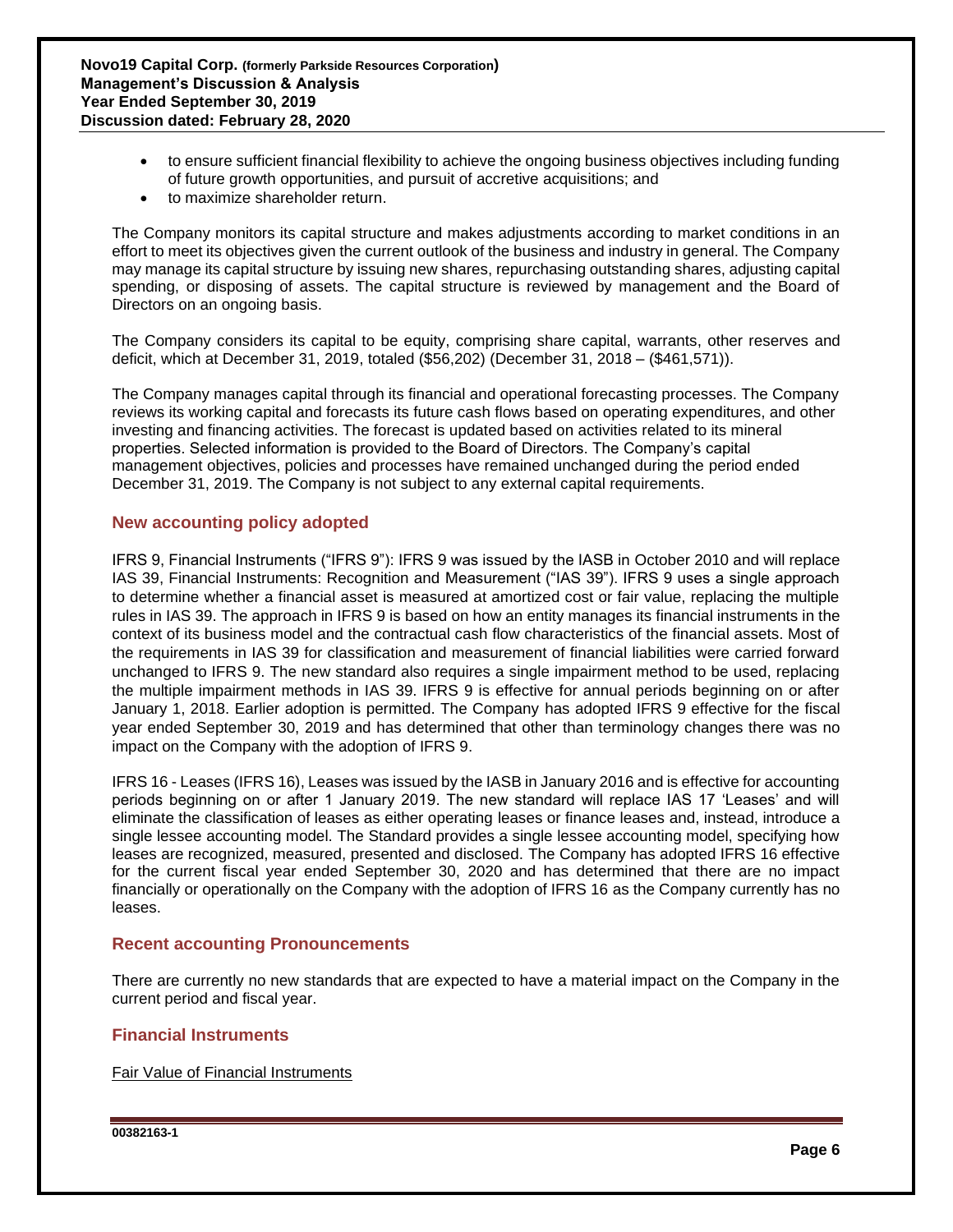The Company is required to disclose information about the fair value of its financial assets and liabilities. Fair value estimates are made at the financial position reporting dates, based on relevant market information and information about the financial instrument. These estimates are subjective in nature and involve uncertainties in significant matters of judgment and therefore cannot be determined with precision. Changes in assumptions could significantly affect these estimates.

The Company's financial instruments recognized in the audited statement of financial position consist of cash, short-term investment and current liabilities. The fair value of these financial instruments approximate their carrying value due to the short maturity or current market rate associated with these instruments.

#### Risk and Uncertainty

The Board of Directors has overall responsibility for the establishment and oversight of the Company's risk management framework. The Board has implemented and monitors compliance with risk management policies. The Company's risk management policies are established to identify and analyze the risks faced by the Company, to set appropriate risk limits and controls and to monitor risks and adherence to market conditions in relation to the Company's activities.

Unless otherwise noted, it is management's opinion that the Company is not exposed to significant interest, currency, or credit risks arising from the financial instruments.

The Company's financial instruments are exposed to certain financial risks, including currency, credit, liquidity risk and interest rate risk.

## *Currency Risk*

The Company is exposed to currency risk on financial instruments denominated in United States ("US") currency. Management actively monitors movements in foreign currency to mitigate exposure to significant foreign currency losses.

## *Credit Risk*

Credit risk is the risk of an unexpected loss if a customer or third party to a financial instrument fails to meet its contractual obligations. All of the Company's cash and short-term investment is held through a large Canadian financial institution with a high investment grade rating.

#### *Liquidity Risk*

Liquidity risk is the risk that the Company will not be able to meet its financial obligations as they become due. As at September 30, 2019, the Company's cash balance is \$6,243, which is not sufficient to meet current obligations. The Company continues to seek capital to fund working capital and its exploration and development projects. There is no assurance that additional funding will be available. Liquidity risk is therefore considered high.

#### *Interest Rate Risk*

The Company has no short-term investment balances and no interest-bearing debt at September 30, 2019. Cash and short-term investment are subject to floating interest rates. As such, the Company does not have significant interest rate risk.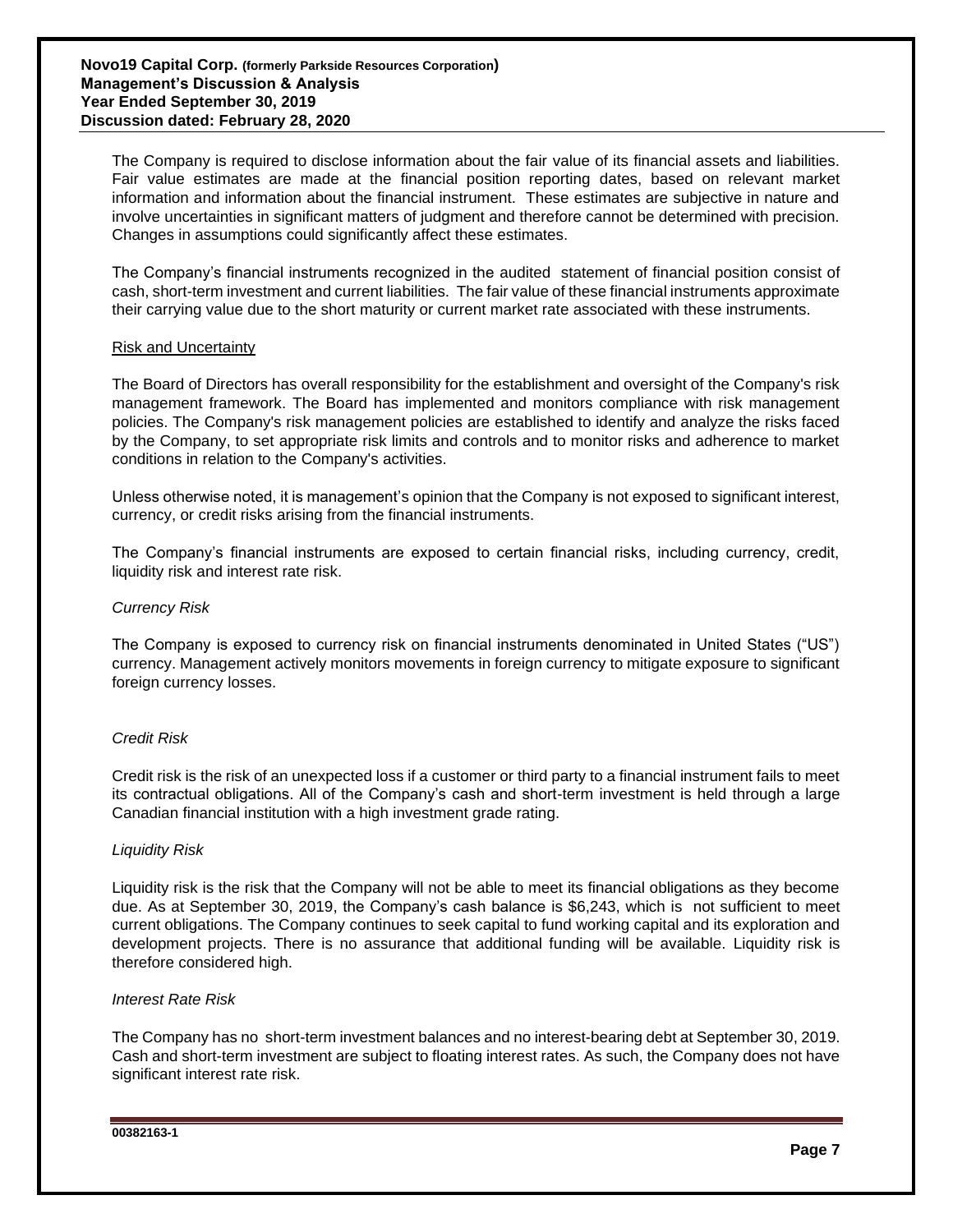# **Outlook**

The Company routinely evaluates various business development opportunities which could entail acquisitions and / or divestitures.

The Company continues to monitor its spending and will amend its plans and budgets based on exploration results and expectations of being able to obtain additional funds as and when required.

# **Transactions with Related Parties**

The Company had the following related party transactions during the period:

(i) During the quarter ended December 31, 2019 management fees of \$nil (2018 - \$nil) were paid.

• During the year ended December 31, 2019, \$nil (2018 - \$nil) was paid to Richard Goldman, former President, former Chief Financial Officer and former director, for services rendered, pursuant to a management agreement. Share-based payments of \$nil (2018 - \$nil) were expensed during the year. Included in due to related parties is \$nil (2018 - \$nil) due to Directors and Officers of the Company.

(ii) To the knowledge of the directors and officers of the Company as of December 31, 2019 2,915,960 post-consolidation common shares or 22.59% of the outstanding shares of the Company are held by Matthew Goldman (a director of the Company) and 2,217,680 post-consolidation common shares or 17.18% of the outstanding shares are held by Stillbridge Ventures Inc., a company owned 100% by David Mitchell, Chief Executive Officer and director of the Company. Another 553,700 post-consolidation shares are owned by David Mitchell and related party for an additional 4.29% of the outstanding shares. The remaining 55.94% of the shares are widely held. These holdings can change at any time at the discretion of the owners.

The above transactions were in the normal course of operations and were measured at the exchange amount, which are the amounts agreed to by the related parties, and approved by the Board of Directors in strict adherence to conflict of interest laws and regulations.

# **Share Capital**

As of December 31, 2019 the Company had issued and outstanding:12,905,335 (2018 – 3,089,273) postconsolidation common shares, nil (2018 – 200,000) share purchase warrants, and nil (2018 – 300,000) stock options.

As of February 28, 2020, the date of this MD&A, the Company had issued and outstanding: 12,905,335 postconsolidation common shares, Nil share purchase warrants, and Nil stock options.

## **Warrants**

The following table reflects the continuity of warrants for the period ended December 31, 2019 and 2018:

**Number of Weighted average**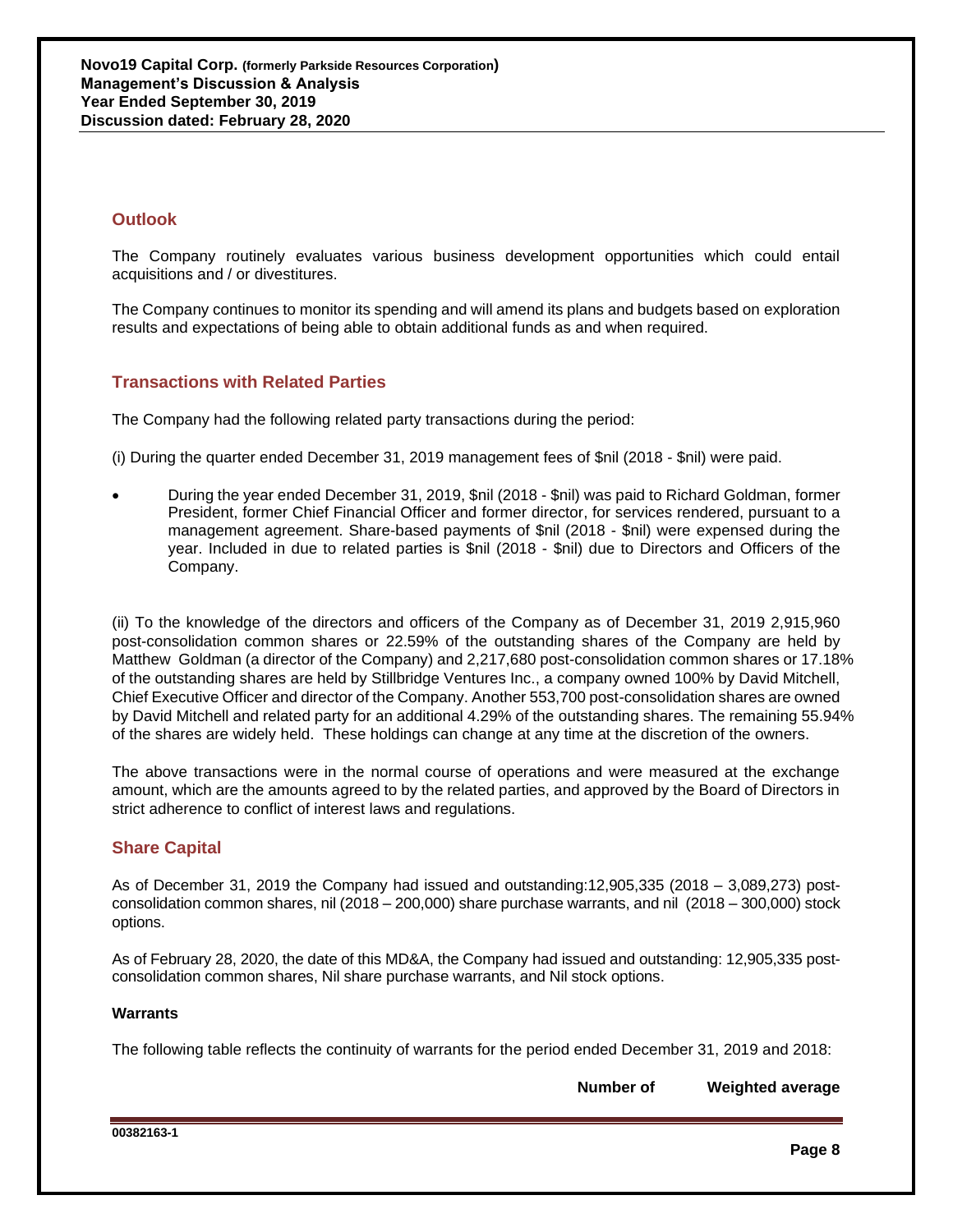## **Novo19 Capital Corp. (formerly Parkside Resources Corporation) Management's Discussion & Analysis Year Ended September 30, 2019 Discussion dated: February 28, 2020**

|                             | warrants   | exercise price (\$) |
|-----------------------------|------------|---------------------|
| Balance, September 30, 2018 | 846.190    | 0.09                |
| Expired                     | (646, 190) | 0.11                |
| Balance, December 31, 2018  | 200,000    | 0.11                |
| Expired                     | (200,000)  | 0.11                |
| Balance, September 30, 2019 |            |                     |
| <b>Expired</b>              |            |                     |
| Balance, December 31, 2019  |            |                     |

Warrants outstanding for the Company as at the date of this MD&A were as follows:

|                    | <b>Exercise</b> | warrants    |
|--------------------|-----------------|-------------|
| <b>Expiry date</b> | $price($)$      | outstanding |
| N/A                | N/A             | None        |

### **Options**

As of December 31, 2019, the Company had an aggregate of Nil (2018 – 300,000) stock options issued. The exercise price for the options is \$0.05.

The following table reflects the actual stock options issued and outstanding as of December 31, 2018:

|                    | <b>Exercise</b> | <b>Weighted average</b><br>remaining<br>contractual | Number of<br>options | Number of<br>Number of<br>options<br>vested<br>options |
|--------------------|-----------------|-----------------------------------------------------|----------------------|--------------------------------------------------------|
| <b>Expiry date</b> | $price($)$      | life (years)                                        | outstanding          | (exercisable)<br>unvested                              |
| N/A                | N/A             | N/A                                                 | Nil                  | Nil<br>Nil                                             |
|                    |                 |                                                     |                      |                                                        |

The weighted average fair value of all the options granted during the year ended September 30, 2019 is \$Nil (2018 - \$Nil).

## **Risk Factors**

**\_\_**

An investment in the securities of the Company is highly speculative and involves numerous and significant risks. Only investors whose financial resources are sufficient to enable them to assume such risks and who have no need for immediate liquidity in their investment should undertake such investment. Prospective investors should carefully consider the risk factors that have affected, and which in the future are reasonably expected to affect, the Company and its financial position. Please refer to the section entitled "Risk Factors" in the Company's MD&A for the fiscal year ended September 30, 2019, available on SEDAR at **[www.sedar.com](http://www.sedar.com/)**. There have been no significant changes to such risk factors since the date thereof.

# **Caution Regarding Forward-looking Statements**

**00382163-1**

**Number of**